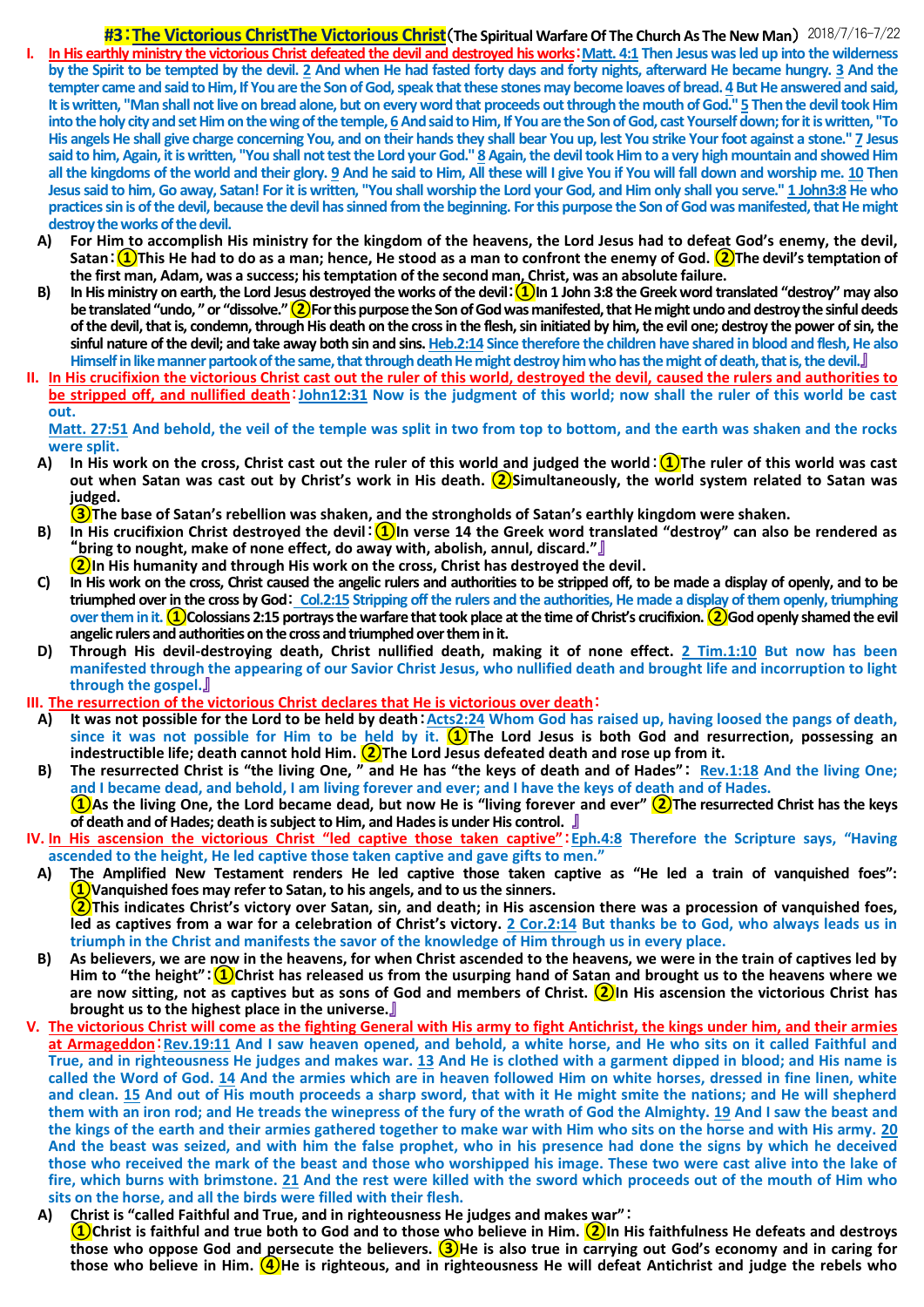**follow him.**

**B) The fighting General, the Warrior, is the Word, and His fighting will be the speaking of the word of God; as the Lord fights, He speaks for God and expresses God.**』

**Experience①**:**Pray-reading the Word and singing hymns to experience that the ruler of this world, Satan the devil, has been cast out In His work on the cross Christ also cast out the ruler of this world and judged his world. This indicates that Christ's work in His death included the casting out of Satan, the ruler of this world. Satan thought that he was wise in having the Lord Jesus crucified. Actually, by doing this Satan caused himself to be cast out. The cross was the way used by God to cast out Satan. The New Testament reveals that Satan has formed an evil, satanic system called the world. Through the world, the satanic cosmos, Satan has systematized fallen mankind under his usurping hand. Satan uses the world to keep people from the purpose of God and to distract them from the enjoyment of God. But this evil world system, the kingdom of darkness, was judged through Christ's work on the cross.**

**Perhaps you will say, "How could the devil have been destroyed when he is still so prevailing?" It is a lie to say that the devil is prevailing. The Bible never says this. Do not believe in this lie. The Bible says that the devil has been bruised, destroyed. His head has been crushed. Are you going to believe your feelings or God's Word? God's Word tells us that through His death on the cross Christ has destroyed the devil. This is an accomplished fact, a fact that is included in the holy Word as the testament bequeathed to us. We need to take this bequest by faith according to the holy Word. By His mercy, the Lord has opened our eyes and has shown us the all-inclusiveness of His death. And through experience we do realize that death, sin, the devil, the fear of death, and slavery were all truly crossed out in Christ's crucifixion.**

## **For junior/senior high students**

**While you are a junior/senior high school student, you need to experience the fact that Christ has cast out the devil on the cross. Satan the devil is tempting man through this world, the evil system, to distract them from God's economy. When Satan comes to tempt you, he does not come saying "I am Satan the devil!" Because Satan comes to you through this world in the deceiving way, you may not notice in the first place that it is Satan. So you need to recognize the principles of temptations by Satan. The first principle of temptation by Satan is the "independence from God". Satan may try to tempt you by whispering you such as, "You are no longer an elementary school kid, so you can be independent from God a bit more, can't you?", "You can do well in anything without any God's help, can't you?" He is telling you as if becoming independent from God seems good. You should follow the pattern of the Lord Jesus, and reject Satan by using God's word. You should never have any conversation with Satan to cast him out. It is impossible for you to cast out Satan by your own strength or ability. Hymnal 568 verse 1 says, "'Tis so sweet to trust in Jesus, Just to take Him at His word; Just to rest upon His promise; Just to know, Thus saith the Lord. Jesus, Jesus, how I trust Him, How I've proved Him o'er and o'er, Jesus, Jesus, Precious Jesus! O for grace to trust Him more." And please read the chapter 10 of Romans. Rom10**:**10 For with heart there is believing unto righteousness, and with the mouth there is confession unto salvation. 11 For the Scripture says, "Everyone who believes on Him shall not be put on shame." 12 For there is no distinction between Jew and Greek, for the** 

**same Lord is Lord of all and rich to all who call upon Him; 13 For whoever calls upon the name of the Lord shall be saved." After you read these verses, you should declare to Satan in this way. "Satan, I call upon the name of the Lord and I trust in Him! You have been proud without trusting in the Lord so you became a devil Satan, the enemy of God. You are my teacher by your negative pattern. I deny any words you say and I say Amen to any words from God!" The second principle of temptations by Satan is "pride". Satan guides you to see your tiny success or ability so that you may be proud of it. You should experience to expose and cast out Satan by knowing your small pride comes from Satan.**

**Effectiveness of the cross to cast out Satan is included in the all-inclusive Spirit. And such Spirit is embodied in God's words and hymnals, so you can touch the Spirit when you exercise your spirit to pray-read the Word or to praise by singing hymns. When you touch the Spirit, you are able to experience casting out the demonsin your faith. Hallelujah! Every time the devil tries to tempt you, please experience the fact the devil has already been cast out.**

**Experience②**:**God sweeps away the unrighteousness withthe war at Armageddon in the end of this age and the Kingdom of Godwill come.**

**Christ of victory, come as a fighting General with His bride, the overcoming believers who are His army, to fight Antichrist, the kings under him, and their armies at Armageddon.**

**Revelation 19:13 also says, "His name is called The Word of God." The Word of God is the definition, the explanation, and the expression of God. As the Word of God, Christ speaks for God not only by imparting life as grace to God's chosen people in the Gospel of John, but also by executing God's judgment upon the rebellious people in the Revelation of John. Even as the Lord fights, He speaks for God and expresses God. The fighting of Christ is the speaking of the Word of God. God is righteous and sovereign. He is also a God of order and He cannot tolerate disorder and rebellion. As Christ fights against the enemy, He will speak that God is sovereign, righteous, and orderly. He will declare that God is the God over everyone and that He does not tolerate rebellion against His authority. Hence, the Warrior is the Word. His fighting is the speaking of God's Word.**

**Suppose I come into the meeting hall and find everything is in a mess. Without saying a word, I begin to clean up the hall. My act of cleaning says that I am a neat person and that I cannot tolerate a messy environment. There is no need for me to say anything, because my cleaning speaks for me. Likewise, the Lord's fighting in the war at Armageddon will be a powerful speaking. It will tell Satan, Antichrist, the false prophet, and the entire universe that God is sovereign and that no one can rebel against Him. God is a God of order and He will sweep away all rebellion. The Word of God is mentioned both in the Gospel of John and in the Revelation of John. In the Gospel of John the Word of God does not speak anything related to fighting; rather, He speaks redemption, light, life, and building. In the Gospel of John the Word of God speaks not only life and building, but also fighting. Before God can have the building He desires, He must first clean up His universe. In this book Christ's fighting is also His speaking for God. As the Word of God, His fighting proclaims to the whole universe what kind of God He is. God is not a God of confusion---He is the sovereign God, a God of order who does not tolerate rebellion. By His fighting Christ declares this to the universe.**

## **For Young Working Saints**

**Rev. 19:11 And I saw heaven opened, and behold, a white horse, and He who sits on it called Faithful and True, and in righteousness He judges and makes war. 13 And He is clothed with a garment dipped in blood; and His name is called the Word of God. 15 And out of His mouth proceeds a sharp sword, that with it He might smite the nations; and He will shepherd them with an iron rod; and He treads the winepress of the fury of the wrath of God the Almighty. 19 And I saw the beast and the kings of the earth and their armies gathered together to make war with Him who sits on the horse and with His army. 20 And the beast was seized, and with him the false prophet, who in his presence had done the signs by which he deceived those who received the mark of the beast and those who worshipped his image. These two were cast alive into the lake of fire, which burns with brimstone.**

**In order to have your business life blessed by the Lord, you must abolish unrighteousness. For God's rich blessing is based on God's righteousness. Since this world is the kingdom of Satan, it is full of unrighteousness. You must not tolerate unrighteousness, saying that we can't help doing some injustice.**